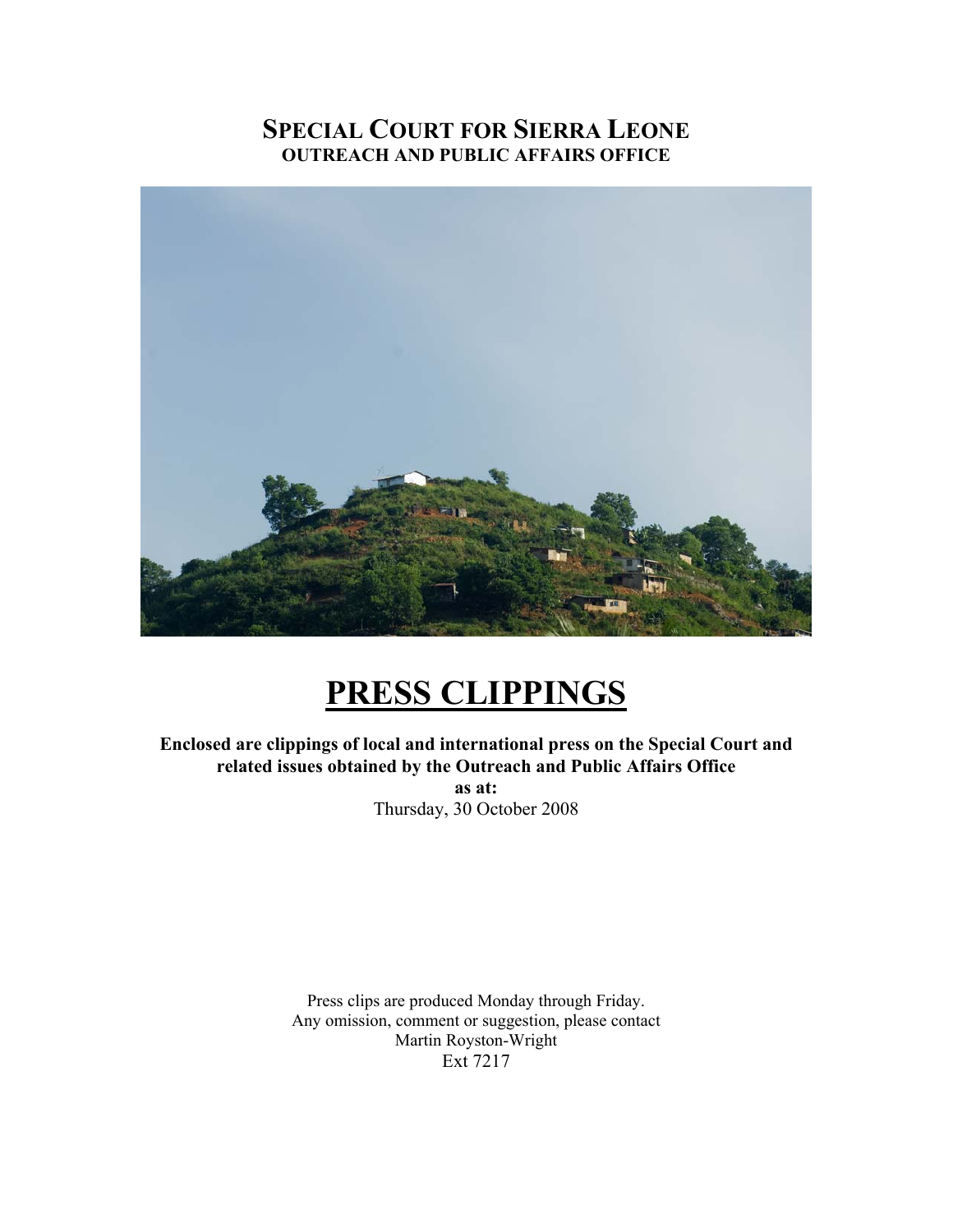| <b>Local News</b>                                                                   |             |
|-------------------------------------------------------------------------------------|-------------|
| Why Kabbah Never Recruited for Charles Taylor / New Vision                          | Pages 3-4   |
| <b>International News</b>                                                           |             |
| Court flies 10 Witnesses to Europe, Says Taylor Can Testify in Person / The Analyst | Pages 5-6   |
| Taylor trial: Prosecutor Fires Back at Defence / BBC World Service Trust            | Pages 7-9   |
| Report from The Hague / BBC World Service Trust                                     | Pages 10-11 |
| UNMIL Public Information Office Complete Media Summaries / UNMIL                    | Pages 12-13 |
| Jury Deliberating Fate of Ex-Liberian Leader's Son / Miami Herald                   | Page 14     |
| Journalists Give Horrible Accounts of Civil War / Star Radio                        | Page 15     |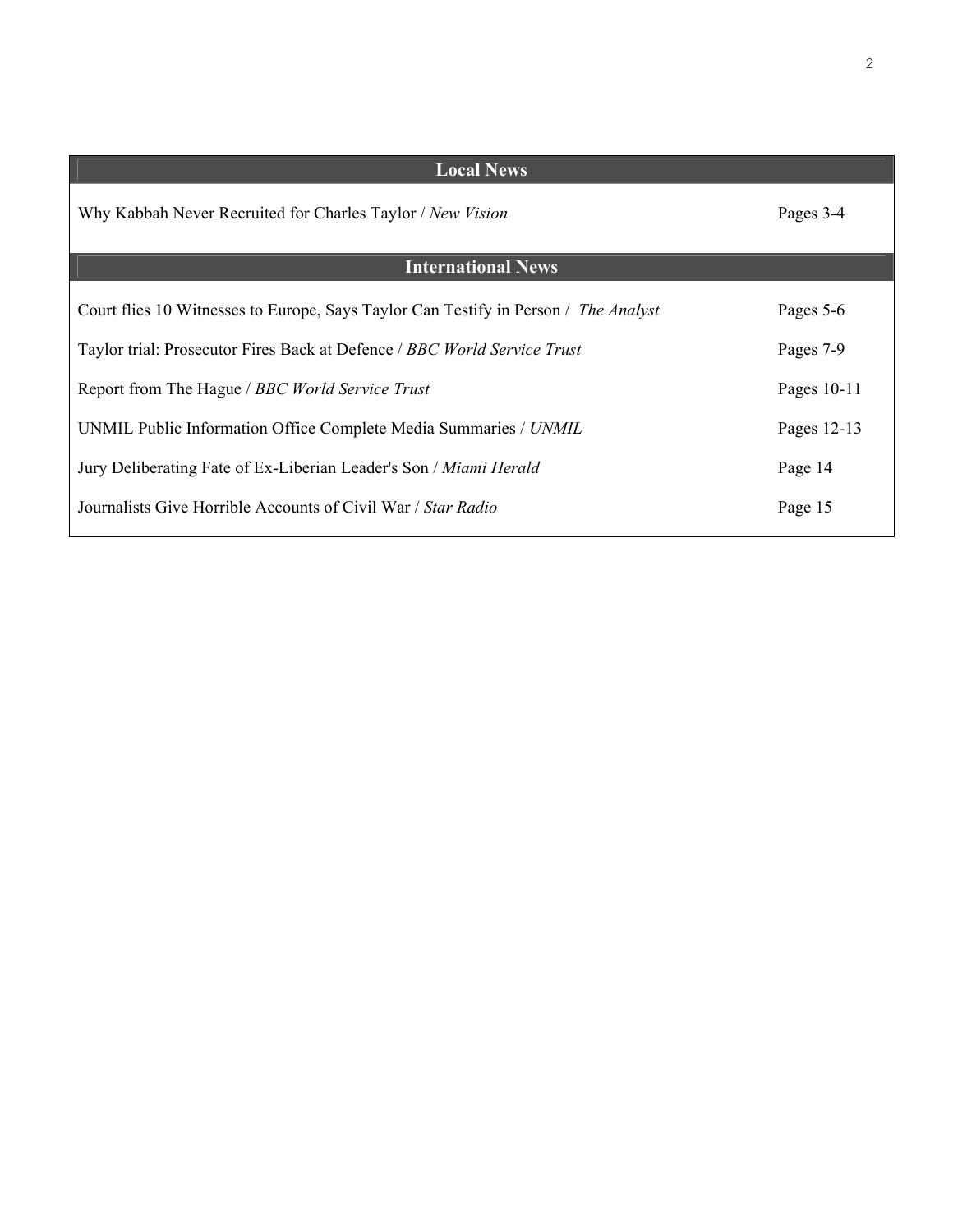New Vision Thursday, 30 October 2008

#### **Why Kabbah Never Recruited for Charles Taylor**



One of the heart-throbbing revelations at the UN-backed Specia Court trials of Charles Taylor at the Hague in the Netherland recently that continues to make news headlines is the implication of ex-President Ahmad Tejan Kabbah in the recruitment of Liberian rebels to fight for Charles Taylor.

This allegation from Taylor's defense lawyer Morris Anyal comes as a complete surprise, considering the role played by Kabbah's regime in the formation of the UN-Backed Specia Court for Sierra Leone to prosecute those who bear the greates responsibility for the rebel war in Sierra Leone. How then could Kabbah played double standards!

Indeed it would be nothing short of a fabrication to assume that Ex-President Ahmad Tejan Kabbah rendered support to Charles Taylor's war efforts by recruiting Liberians residing in Sierra Leone, who fought alongside Taylor's rebel forces as narrated by one of the defense lawyers in the trial of Taylor Mr. Morris Anyah, citing from testimonies made by Kabbah before the Sierra Leone Truth and Reconciliation Commission (TRC) several years ago.

What Lawyer Anyah may have been alluding to is probably events that occurred at the heat of the rebel war, during the reign of the late President Joseph Saidu Momoh.

In the first place upon the request of Liberian political party leaders and interest groups, ECOWAS leaders including Pres. Joseph Saidu Momoh of Sierra Leone, Sir Dauda Jawara of the Gambia and General Ibrahim Babangida of Nigeria, considered the option of mobilizing and deploying ECOWAS troops known as ECOMOG to Liberia, with Sierra Leone being the assembly

point. It was this development that angered Charles Taylor decide on invading Sierra Leone as a reprisal action against t APC Government at the time. Apart from the ECOMC deployment to Liberia in August 1990 under the command General Arnold Quainoo of Ghana, Pres Momoh's APC regin encouraged the recruitment of defected Liberian soldiers loy to Pres Samuel Doe, and incorporated into the Sierra Leo Army and security apparatus to fight against the invadi combined forces of the National Patriotic Front of Liber (NPFL) led by Charles Taylor, and the Revolutionary Unit Front (RUF) of the late Ex-Corporal Foday Saybana Sankoh It was also during these trying times that the United Liberati Movement (ULIMO) was organized in Freetown with form Liberian banker Raleigh Seekie as its first leader. But after wl observers consider an internal power struggle between t Mandingo and Krahn ethnic within ULIMO, the Ulimo Hi Command split into two with the Mandingo faction led by N Alhaji G.V. Kromah under ULIMO-K and the Krahn facti sidelining Raleigh Seekie to form the ULIMO-J faction led General Roosevelt Johnson.

Regretably the ULIMO momentum was calmed down when Interim Government of national unity headed by a neut personality was organized by Liberian interest groups under t supervision of ECOWAS peace-brokers with Charles Tayl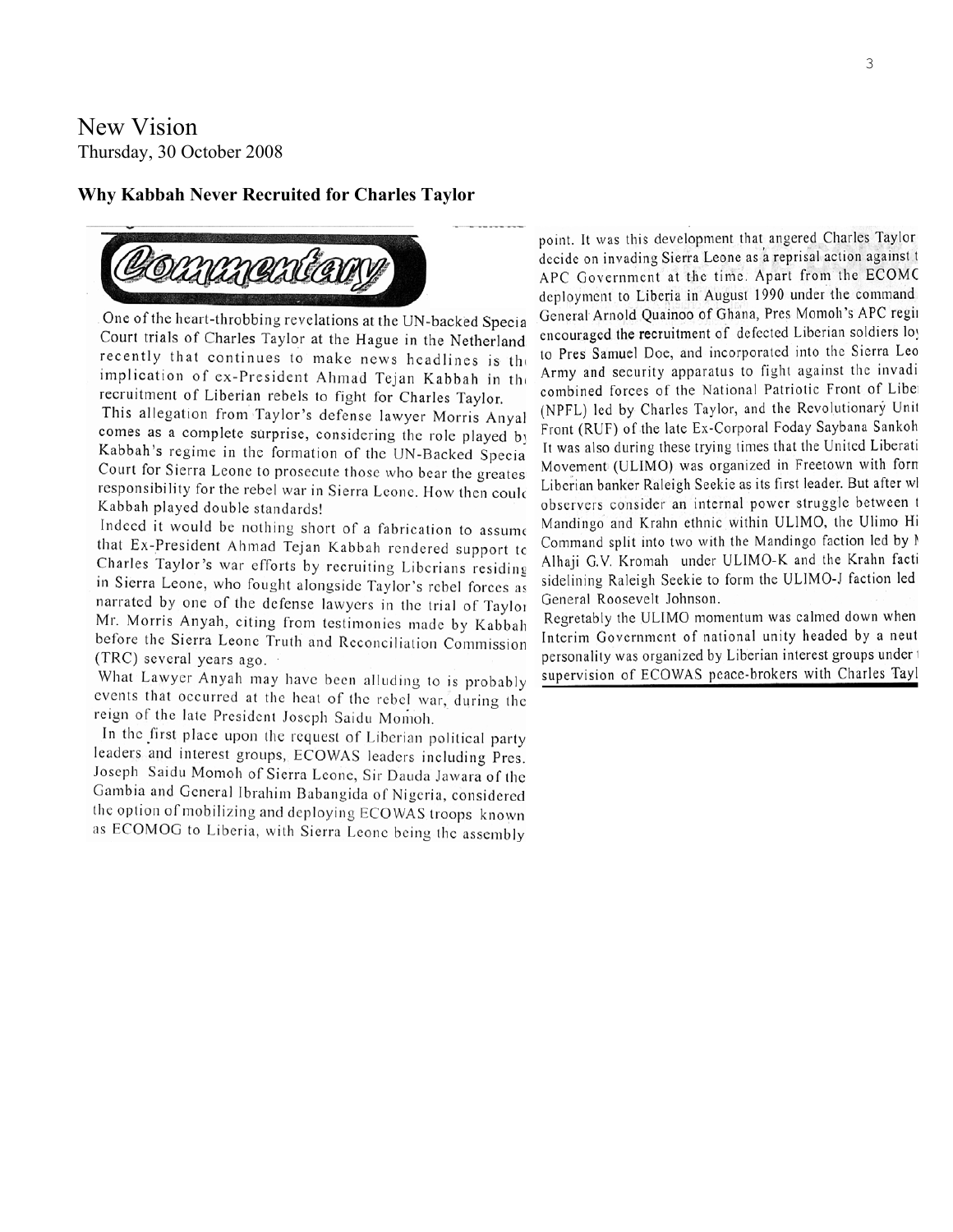Alhaji Kromah and others as Vice Presidents was inaugurated in Monrovia in 1994; to pave the way for a democratically elected Government. The elections that were organized to unify the country that divided under the control of the various rebel factions was won by Charles Taylor's National Patriotic Party (NPP), with the Unity Party (UP) of Mrs. Ellen Johnson-Sirleaf clinching the second place.

Unfortunately although Charles Taylor achieved his objective of becoming President of Liberia through the ballot box, the rebel war in Sierra Leone showed no sign of abating. By this time Pres. Momoh's APC regime had been kicked out of power by the NPRC Military junta, which adopted a policy of peaceful negotiation to the conflict at the international conference table. The olive branch that Brigadier Maada Bio extended to RUF leader Foday Sankoh did not however bear fruitful results in view of the RUF leader's frequent consultations with Charles Taylor before implementing decisions. This was the situation until the 1996 elections that catapulted the SLPP of Tejan Kabbah to power.

Initially Kabbah's SLPP regime sought to continue the ECOWAS sponsored peace initiatives and agreements with the RUF left on course by the NPRC that culminated into a fragile ceasefire. There were the historic Abidjan and Lome Peace accords that there were signed by Kabbah and Foday Sankoh. But despite such accords there was no end in sight for the rebel war in Sierra Leone, which made Kabbah's Government to request for the deployment of UNAMSIL troops.

[Note: New Vision supports the Sierra Leone Peoples Party]

Essentially it may be recalled that following Taylor's NF forces attacking two border villages in Guinean territory n Macenta, from the Lofa Region of Liberia, the Guine Government of President Lansana Conte as a reprisal, suppor the organization of another anti-Taylor dissident group ba in Guinea, that was known as Liberians United Reconstruction and Development (LURD), led by Sekou Diab Corneh with the mandate to intensify the armed struggle wit Liberia, until Charles Taylor's regime was deposed. This ti around, although it coincided with Pres Kabbah's rule in Sie Leone, the recruitment of dissident Liberians was mostly do in Guinea and not Sierra Leone as it was the case of ULIN during Pres. Momoh's era in the early 1990s.

The LURD rebel movement against Charles Taylor w organized at a time of UNAMSIL's presence in Sierra Leo This faction was highly disciplined and armed to the teeth, the the ULIMO of Mr.Raleigh Seekie, Alhaji Kromah and Roosev Johnson, whose existence coincided with the era of the A Regime of the late President Momoh, with the full deploym of ECOMOG forces in Liberia and with the era of the NPI military junta. It will therefore be a surprise and a rubbish hear from Charles Taylor's defense lawyer Morris Anyah tl ex-President Ahmad Tejan Kabbah played a role in recruiti rebels to fight for Charles Tavlor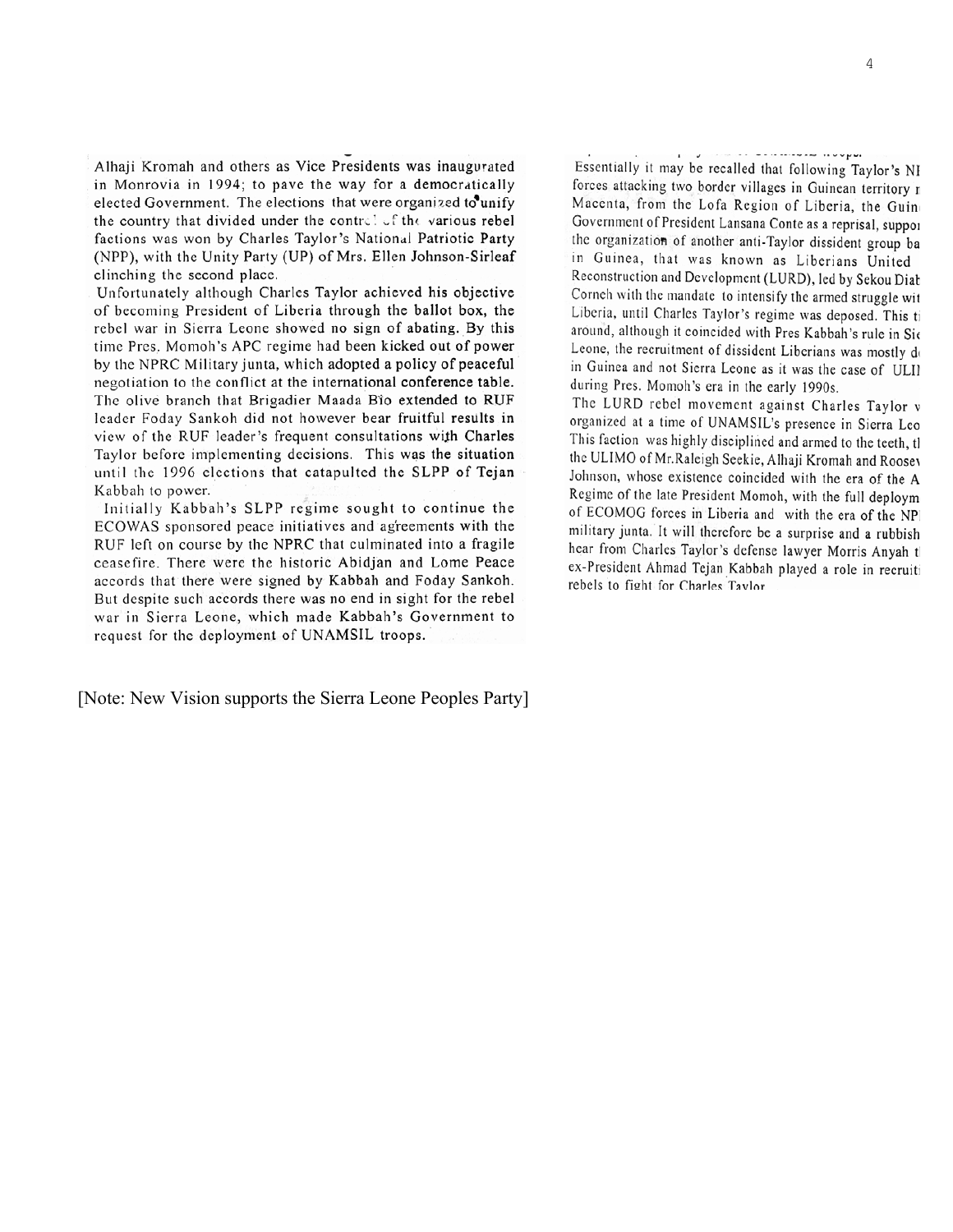## The Analyst (Monrovia) Wednesday, 29 October 2008

#### **Court flies 10 witnesses to Europe, Says Taylor can testify in person**

It's more than a year since Charles Taylor was bundled up and sent to The Hague to face the 11-count



indictment for war crimes and crimes against humanity brought against him by the Special Hybrid Court for Sierra Leone.

The case had been in out of court docket on legal technicalities raised by both prosecution and defense counsels. One point of contention was whether Taylor can face the court and defend himself.

indications that both sides are read. With UN help, Liberian police stopped and searched a car suspected of carrying drugs to decide

**The Analyst Staff Writer** has been looking at journalist Joseph Cheeseman's interview with the Chief

The Chief Prosecutor of the Sierra Leone's hybrid Special Court, Stephen Rapp, said Charles Taylor can

The Chief prosecutor, who claimed that there is three times more evidence to convict Mr. Taylor than in

debacle.

According to him, the requirement for Mr. Taylor to testify first as "first witness" prior to appearing in

which he said the defense was well versed.

"This is a Rule that the Court has. It's a Rule that actually is the same as that in the English system in

story depending on what others have said in his Defence case. He has to put it on himself first.

But it's the Rule, we follow the Rules, and we're looking forward to seeing Mr. Taylor in the box if that's his decision," Prosecutor Rapp reportedly told special court reporter Joseph Chee seman in the interview.

lor, Mr. Rapp confirmed defense counsels' allegation that the Special Court has been spending a fortune to ferry witnesses to The Hague.

alleged the

prosecution spent for the transportation and welfare of the witnesses.

le

are injured and have serious health problems and sometimes have to have a family escort with them.

Europe, so we do it on a cost-efficient basis. And there is a safe house where there are beds and staffing and everything else.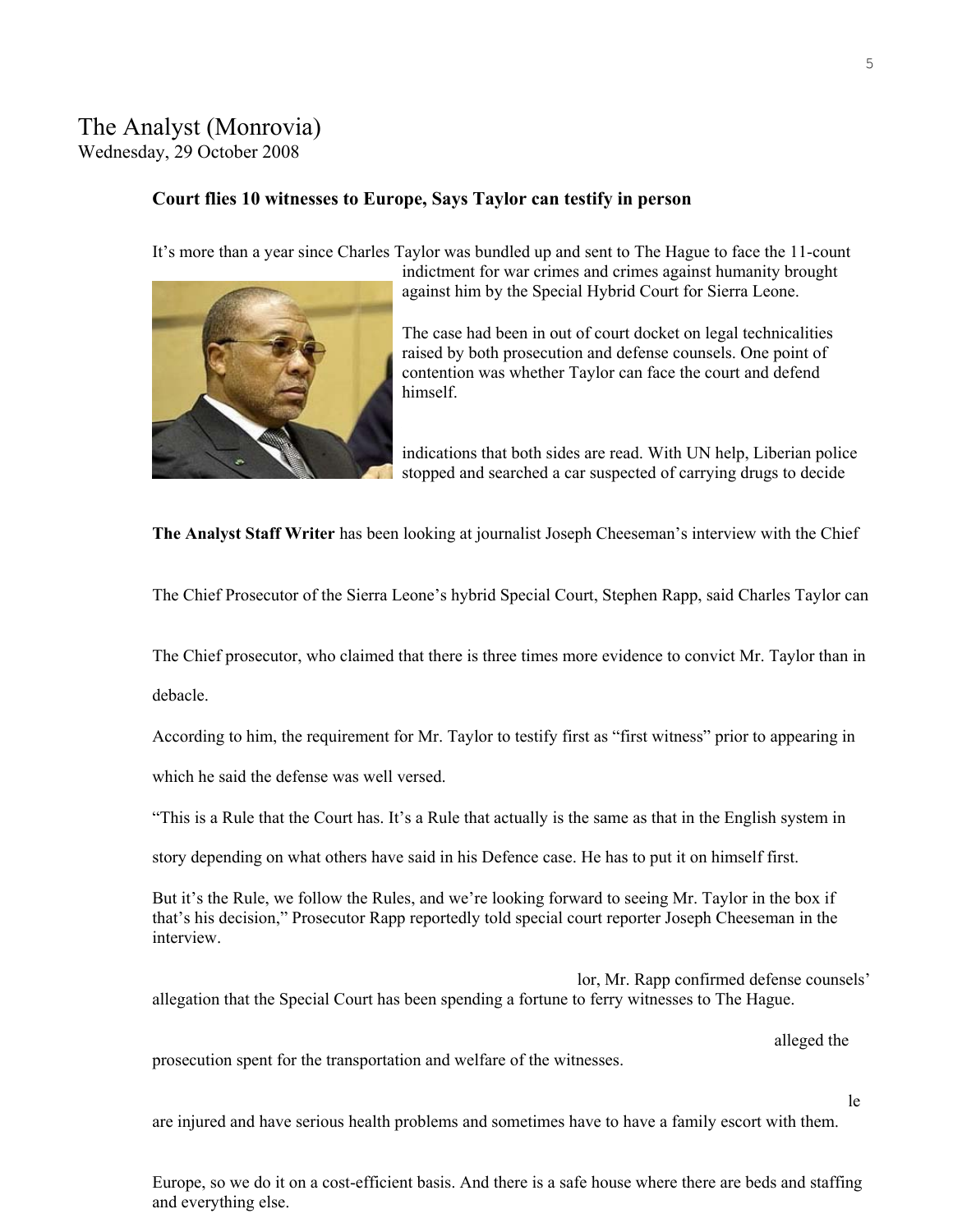But it certainly costs money to the Court to present this kind of testimony," the Special Court chief prosecutor said.

He said the court had to resort to presenting witnesses physically in court after the defense opposed to the presentation of witness testimony through video link.

"So we're doing it because we have to, and it's our obligation, it's the mandate, it's my sworn duty to prove this case with the best evidence that I can and prove it according to the Rules," he said.

The defense, though, was not satisfied with the prosecution's justification for the use of such huge amount on witnesses, arguing that the money used to ferry the witnesses and lodge them could have been better used as reparation to the poor people of Sierra Leone.

"Well we care a lot about reparation, and we're looking for ways that we hope to be able to pursue Mr. Taylor's assets to provide reparation to victims.

"The money that the Court has used is money that has been obtained from justice funds from countries that want to see international justice succeed.

These aren't funds that go to development projects; indeed there are wide development projects in Sierra Leone that deal with victims.

Recently the UN peace building Commission donated three million dollars to the Victim Reparation Fund. Not enough has been done in that area, but it's our position always that it's important that justice be done," Rapp said.

On the defense counsel's description of the prosecution's so-called "compelling evidence" as "rubbish", the chief prosecutor said the language used by the defense was "hard to respond to".

"This evidence of these human beings and what they went through, and the evidence that we presented from one end to the other of the link between Charles Taylor and the war in Sierra Leone is the absolute opposite of rubbish," he said.

He said while there may be inconsistencies amongst testimonies due to the circumstances under which witnesses survived, the testimonies, by and large, corroborated in substantial ways.

"Now Mr. Griffiths may be familiar with cases in London where police come in with a neatly-typed report and everything is detailed and on closed-circuit cameras, and there's a certain quality of evidence sometimes in those cases, but you get into a situation that I've dealt with in Sierra Leone, and before in Rwanda, in situations where thousands of people are murdered, where millions of people are displaced, where whole communities and institutions are torn apart, in societies that already suffer from underdevelopment, where witnesses don't wear watches, they don't tell time by calendars, and obviously there's going to be some inconsistencies in their testimony.

"That's maybe what he's talking about – that sometimes a person says it was three men and other they say it's four men.

But essentially their evidence, as we have said, is extremely compelling, and when you add it all up and look at all the ways in which it's corroborated and the network and the pattern that exists here, this is certainly in my experience at the international level, the most compelling case that I've ever seen – at least three times stronger than cases that I've seen presented in other international tribunals.

"But obviously it's going to be up to the Judges in terms of guilt or innocence and that'll follow the presentation of Mr. Taylor's own defence," he said.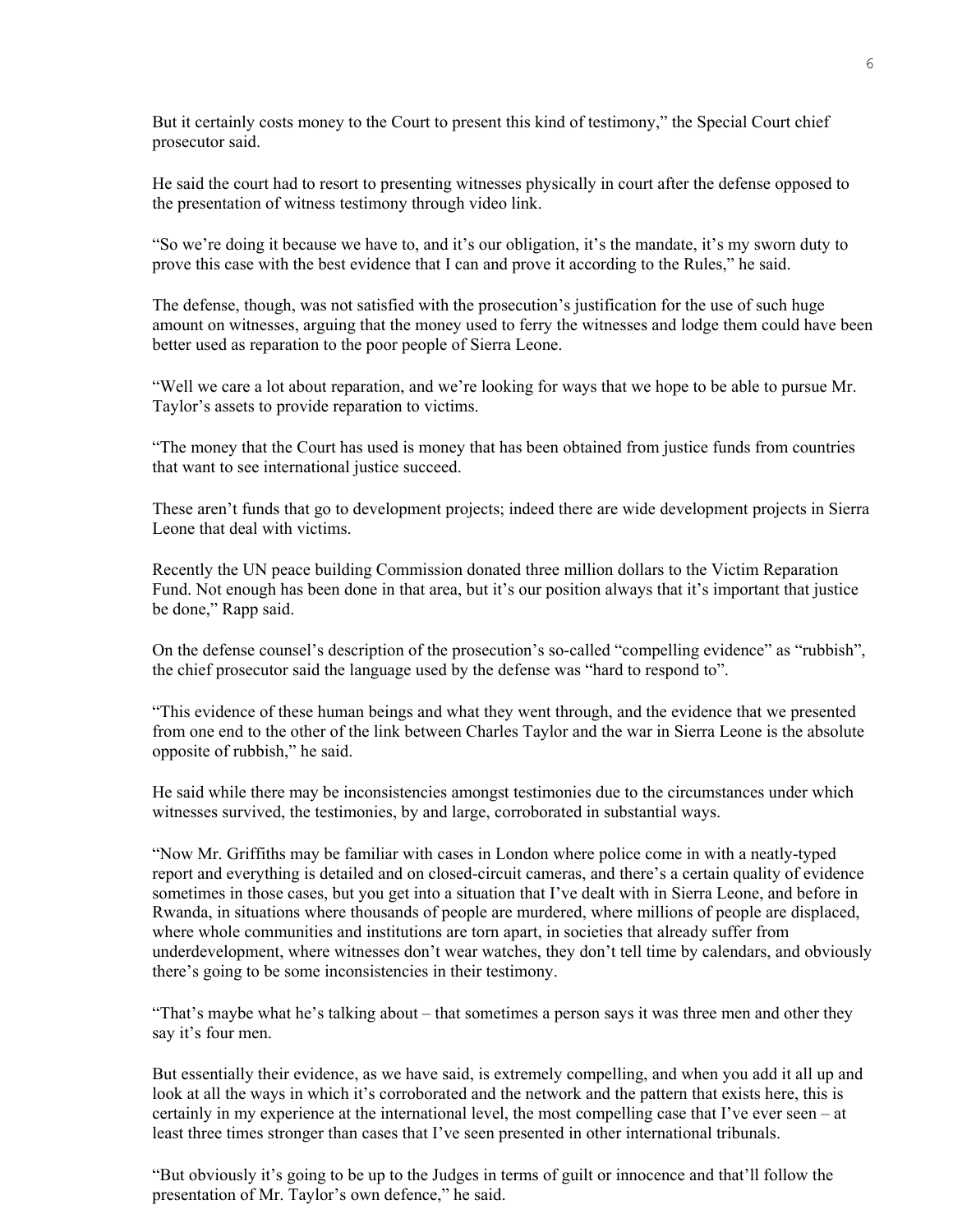# BBC World Service Trust

Thursday, 30 October 2008

#### **Taylor trial: Prosecutor fires back at defence**

witnesses to The Hague as waste of resources. Well now the Prosecutor of the The defence team for the former Liberian president, Charles Taylor early this month accused the Prosecution of the Special Court for Sierra Leone of misusing the court's money by bringing witnesses from Africa to testify for just ten minutes or less in the trial of Mr. Taylor. Lead Defence counsel, Courtney Griffiths QC described the transportation of the crime based Special Court, Stephen Rapp has reacted to Mr. Griffith's criticism. In The Hague, Mariama Khai Fornah asked Mr. Rapp (photo) to explain the reaso ns behind the manner in which the prosecution are presenting their witnesse s.



RAPP: Well the reason that these witnesses are having to come was because the Defence has demanded their presence. We had proposed at one time to bring as many as 72 witnesses' testimony to Court in the form of writing. Many of them have given sworn statements to the horrible experiences of them being victims of rape and amputation and sexual slavery and forced labour and having been child soldiers, and our rules would allow that testimony to come in, in writing through a sworn statement. Many of them had actually testified in Freetown in the RUF or AFRC cases. The Defence, however, objected to that. They said "no, we're not going to let that testimony in, unless they come to The Hague and unless we have an opportunity to cross-examine them." And the Judges said yes indeed, they do have the right, if they wish, to demand that these people be present. Now understand the reason we were doing them in writing was, one, to save them the hardship of having to travel here and relive these kinds of experiences, and two, the Rules allow it because they're not testifying to seeing Charles Taylor. They're testifying to seeing a rebel, to seeing a person that committed this crime against them and our Rules say because their testimony doesn't go directly to his acts and conduct, we can do that in writing.

FORNAH: Mr. Griffiths also mentioned that if the Prosecution should have met the Defence team and presented concise or strictly relevant witnesses, that these are the witnesses we want to present to the Charles Taylor case, that they should have agreed. But now you are saying they refused.

RAPP: Well indeed, they did refuse. I mean we asked early on, we put forth a stipulation of facts in terms of the crimes being committed in these various districts. It was very clear and specific and didn't have any extraneous language in it. But they refused to go along with that. They would barely stipulate to anything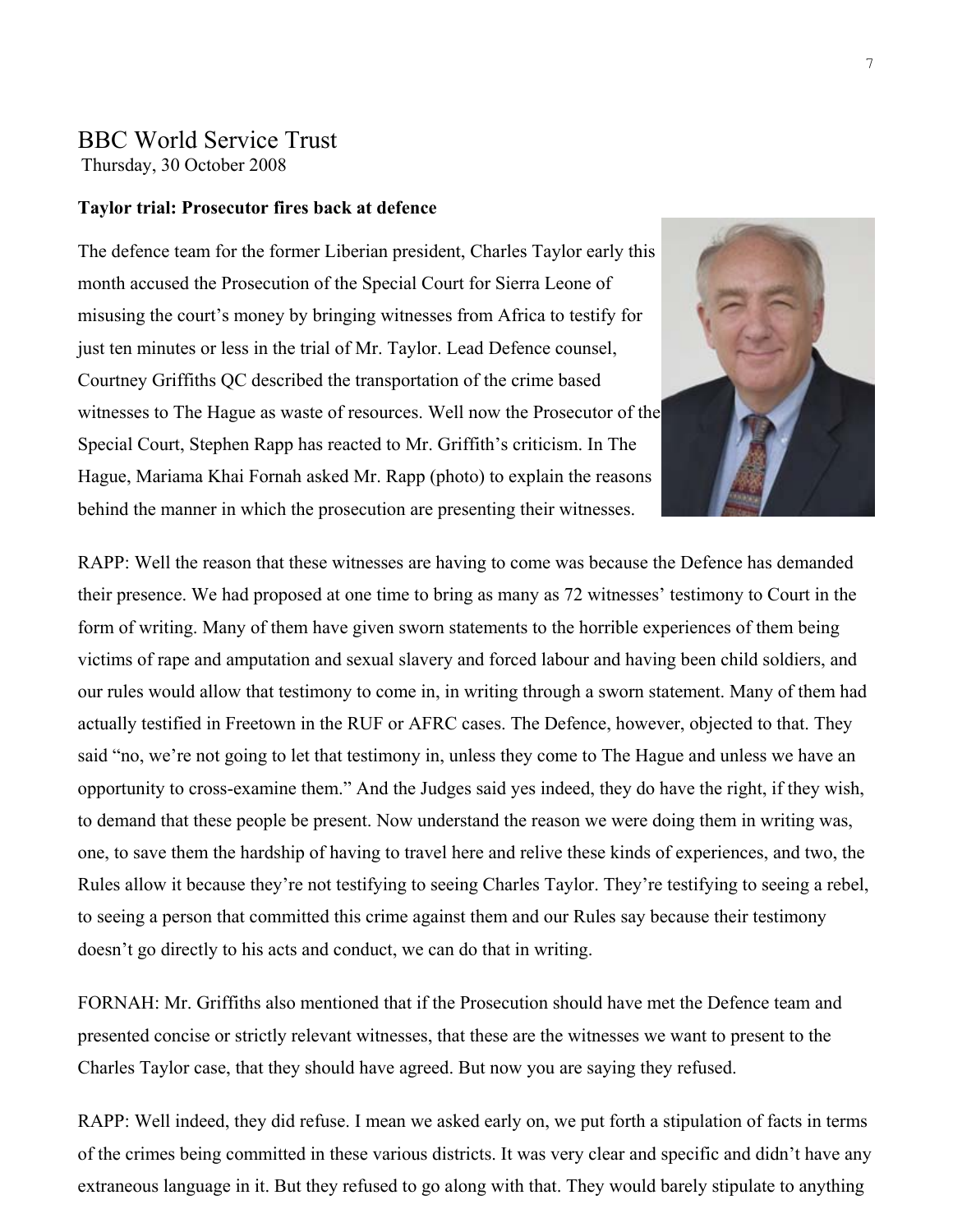- perhaps the dates of Mr. Taylor's tenure in office, the dates of the war in Sierra Leone, the political leadership, a few other issues like that. But beyond that, they wouldn't stipulate that these crimes were committed in Sierra Leone and certainly wouldn't stipulate to them having been committed by RUF forces or AFRC forces. So, we had to present evidence. Then we went to work and got these people's prior statements, struck out all the irrelevant matter, sent it all in, in many cases absolutely no mention of anybody even speaking Liberian English in the presence of these witnesses, so no direct connection to Taylor, and they still demanded that these witnesses come. They're saying in public one thing and in Court they're doing another.

FORNAH: Mr. Rapp, the Prosecution has prepared a lot of witnesses, but yet the Defence is saying some of these witnesses are not relevant and that they have no [indistinct] in what Mr. Taylor is being accused of. How can you respond?

RAPP: Keep in mind, we have to do two things here. We have to prove that Mr. Taylor was connected to the people that committed these crimes, but then we have to prove that those people did commit the crimes. We could present the linkage testimony, the Moses Blah, the Zigzah Marzah's, the Varmuyan Sheriff's - all those kind of witnesses. We could show a link but we still have to show that the crime was actually committed. We have to prove that murder and rape and sexual slavery and pillage and the use of child soldiers and amputation and acts of terror and collective punishment were committed in each of these districts of Sierra Leone. If we don't, we lose our case. I mean, I'm not going in there to lose a case. I have to present my evidence. Obviously Mr. Griffiths cares less whether we win our case. I mean, he doesn't want us to win our case. So we have to present our evidence and we have to meet our burden of proof, and we propose to do that with, initially, 144 witnesses - 72 in writing, 72 in person. We've now, because it looks like there will be no in-writing witnesses, we've cut the list both in the linkage and in the crime base end to the bare minimum that we think that we reasonably need here, and that's going to be about 96 live.

FORNAH: Let me just come in here. The Defence team for Mr. Taylor has said that this is not a TRC commission. The case of Mr. Taylor is a criminal case and you are saying you want the people to come and testify so you prove your case.

RAPP: Well, we have to prove that these crimes took place. We of course allege that these crimes have occurred in places like Freetown, the Western Area, in Kono, in Kenema, in other districts of Sierra Leone. And we specifically alleged that. And if we fail to prove that that crime occurred in that place, the Defence, when they file this "no case" motion which they're promising to file as soon as we conclude our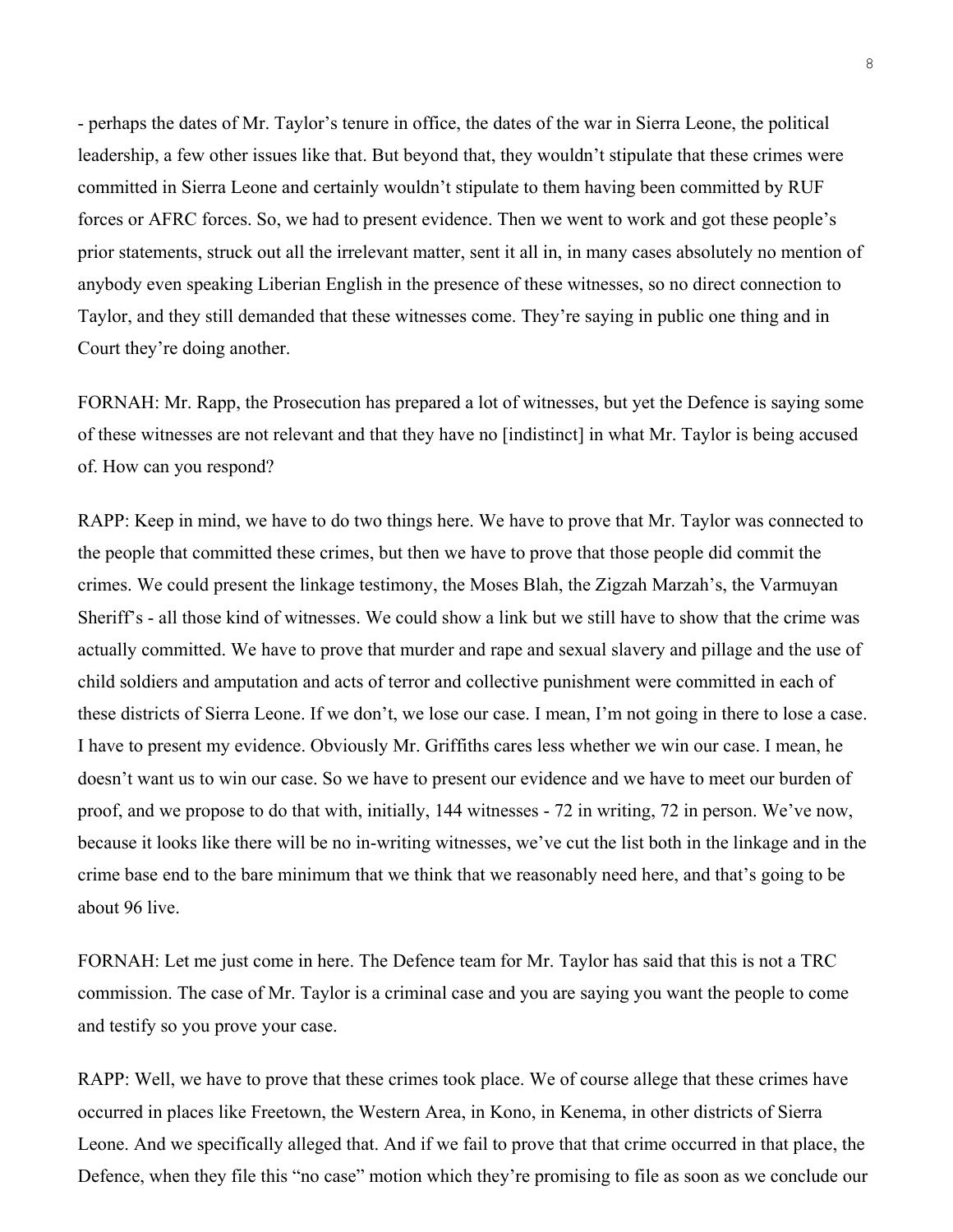evidence, would be able to go in there and say "the crime of rape in Kono, that needs to be stricken" - and they'd succeed because we wouldn't have proved the evidence. We don't have to bring in 15 people to prove that rape happened in Kono. We have to bring in one good witness, but we've got to do it in each district. And then of course we've got to be aware of the fact that the Defence will cross-examine these people, and sometimes that does require some corroboration because we have to be on the safe side. It's a tough burden that the Prosecution have to meet, beyond a reasonable doubt. And many people's recollection of these events, because of the trauma they experience, may not be perfect. So we have to make sure that we've proven this case. And that's what we're doing - we're meeting our obligation. The commitment, the mandate that I was given and those of us that work in the Office of the Prosecutor were all given, to make sure that the truth of this victimisation, of these horrendous crimes, is presented and the truth of the connection between these crimes and Mr. Taylor is also presented.

FORNAH: As far as (indistinct) you, the Prosecution side, all of your witnesses are relevant.

RAPP: Yes, absolutely. If we've charged Charles Taylor with rape in Kono, we have to prove that the rebels raped a person in Kono, and then we have to prove that Taylor had some control or he aided and assisted those rebels knowing that they were committing rapes and that the kind of assistance that he was giving was causing those kind of atrocities to be continued in Sierra Leone.

FORNAH: With all those witnesses you are coming with in the Court, the Defence is still grumbling that it's a waste of resources because most of the witnesses are just spending ten minutes in Court to testify. How can you respond to this?

RAPP: That's because the Defence demanded that they be here. We've tried to cut down the amount of time that they're going to have to be on the stand. Some of the crime base witnesses we're bringing in and we think it's fair that they be allowed to tell their story and actually repeat their story on direct examination. In other situations they've given their full testimony previously in trial. They described it very clearly. We can present that evidence to the Judges in writing. But we can't do that unless the witness is physically present because the Defence is demanding. Then it's up to the Defence to crossexamine. If the Defence, having demanded that this person come, then don't even ask any questions, if they've only got ten minutes of questions, that's an outrage. They shouldn't have demanded that they come. They are the ones that demanded that these people be here. We were ready to put them in writing. These people have given sworn statements, they've given prior testimony in many cases. That should have been sufficient.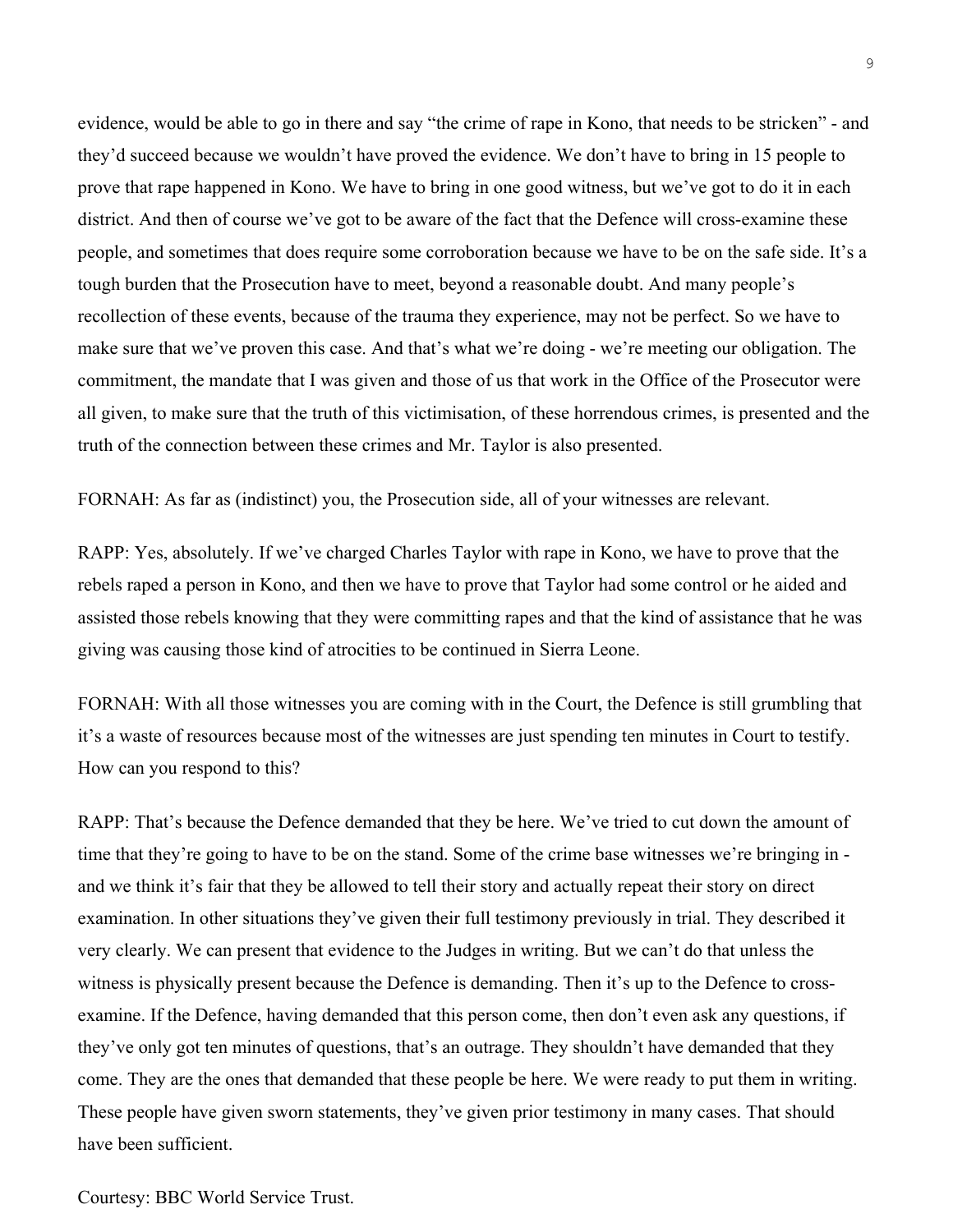# BBC World Service Trust

Wednesday, 29 October 2008

## **Report from The Hague**

Another dramatic event over the inaccuracy of evidence took place today between Charles Taylor's Defence team and Mr. Gibril Sesay, amputee witness who started his testimonies on Tuesday. A video recording of an interview held with Mr. Sesay after his amputation in 1998 revealed something contrary to his testimonies in Court. Joseph Cheeseman reports.

CHEESEMAN: Mr. Sesay testified in court on Tuesday that eight rebels raped his wife and later stabbed her to death in the presence of himself and his children. Mr. Sesay also told the Judges on Tuesday that after his amputation he dropped and was helped by his children.

But the video recording shown in Court today Wednesday by the Defence team revealed a different story about Mr. Sesay's wife and children. Here are excerpts of an interpretation of the video recording interview held with Mr. Sesay.

#### CLIP

INTERVIEWER: Please, I want you to tell me your name.

SESAY: My name is Gibril Sesay.

INTERVIEWER: Okay Gibril, tell me exactly what happened to you that you have been amputated. SESAY: When the rebels attacked Koidu town, [Koyia] in Kono District on Saturday, in a very thick forest in a village called [Wondedu] in the forest – that is where we were camped. So we got an information there that the ECOMOG have come and based at Koquima. Myself, my children and my wife, we all came out and we took our loads and we went. But when we got to a village called [Penduma] we decided to rest there. I decided to return, and I said I was going to collect my own children to take them to the ECOMOG base for us to go and stay there. When I got back I did not see my children. I met all the loads on the veranda. So I managed to go and meet the ECOMOG. They treated me and took me to Makeni.

INTERVIEWER: Where is your wife and your children? Did you see them again? SESAY: No, it is only my younger brother who is with me here.

### END CLIP

CHEESEMAN: After the playing of the video recording in Court, Defence lawyer Courtenay Griffiths QC asked Mr. Sesay why there was a difference between his testimonies in Court and his previous interview in the video recording.

SESAY: I was not sensible enough at that time. I was not in a right frame of mind. It was only because we were being counselled, that was when I was able to give a clear explanation of what had obtained.

GRIFFITHS: Mr. Sesay, we have now seen that video. The fact of the matter is you were perfectly lucid and understood the questions you were being asked, weren't you?

SESAY: But I told you that I was not in a right frame of mind. In that state I was feeling serious pain and I was even sleeping, I was woken up from my sleep. I have told you this.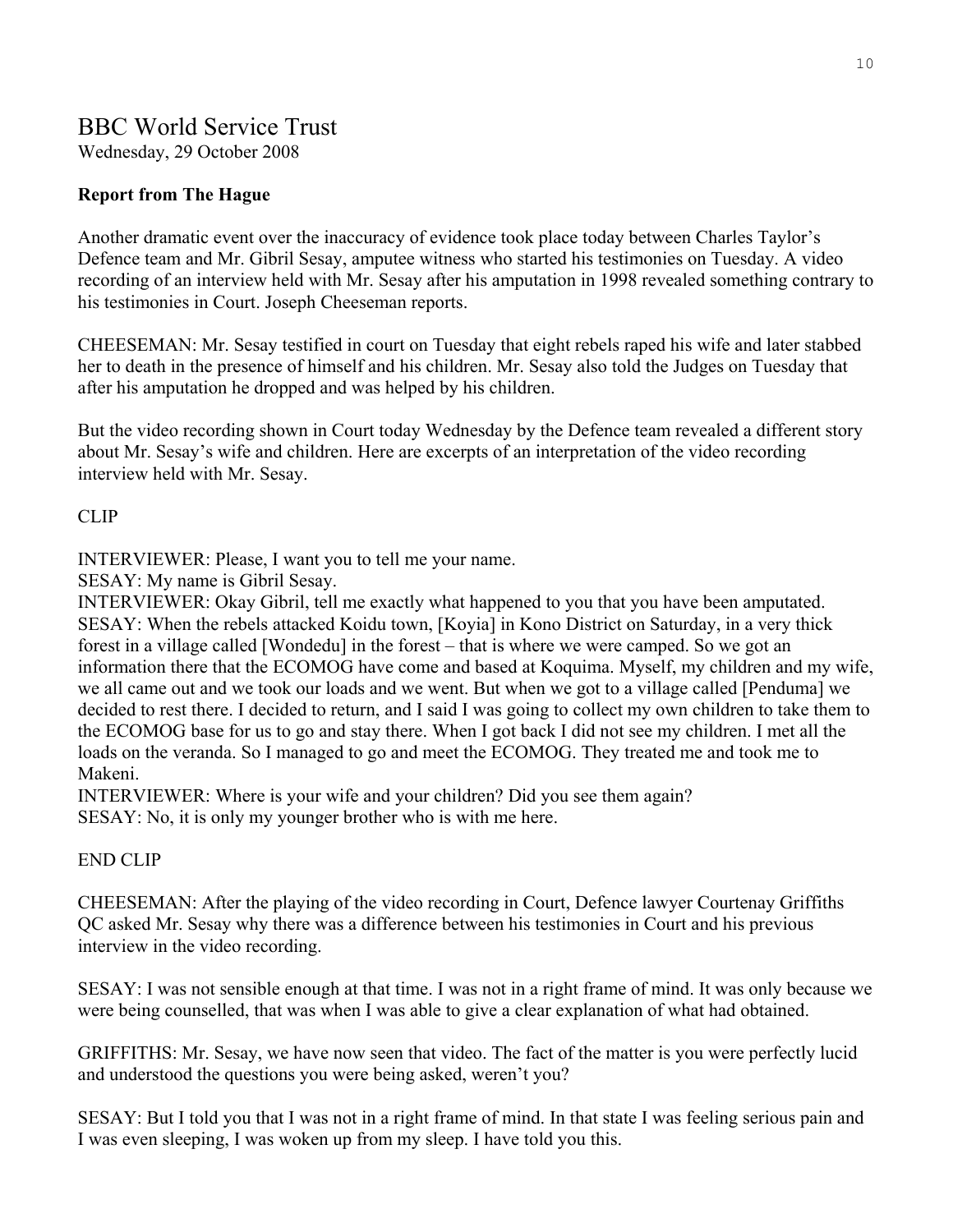GRIFFITHS: We can see the video, and I'm going to suggest to you that you were wide awake and you understood fully what you were being asked. Isn't that the truth?

SESAY: I told you I was not in a right frame of mind.

CHEESEMAN: Despite the witness's persistent claim that he was not in his right frame of mind when he had the interview at the Connaught Hospital, Mr. Griffiths said Mr. Sesay had not told any truth in the three appearances he had made in the trials of the RUF, AFRC and now Charles Taylor.

 39-year old Sierra Leonean woman who encountered the rebels in Tombodu took the stand when Gibril A Sesay concluded his testimonies. Madam Kumba Bindi told the Judges the rebels that entered her village spoke Liberian English by saying "My Man, Let's go."

Another witness, Abubakarr Mansaray who was only presented to the Defence for cross-examination, trial in 2005 in Freetown. The witness said he thought he had come to Holland to testify against the AFRC again. Mr. Mansaray could not recognize in court the Prosecution lawyer that met with him when he arrived in Holland. took the stand later. Mr. Mansaray said he could not remember most of the evidence he gave in the AFRC

The war crimes trial of former Liberian President Charles Taylor is expected to continue on Thursday.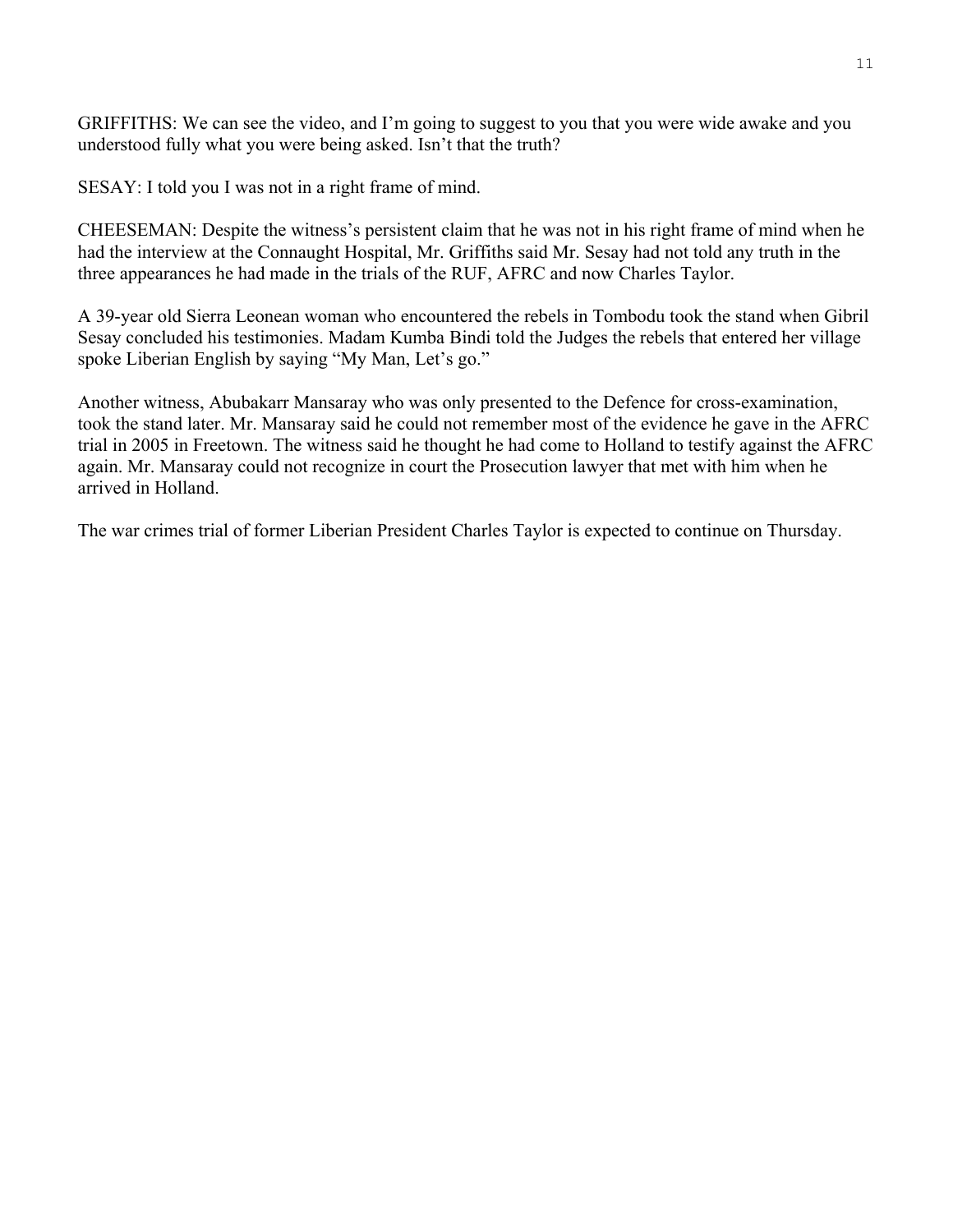

United Nations Mission in Liberia (UNMIL)

## **UNMIL Public Information Office Complete Media Summaries 29 October 2008**

*[The media summaries and press clips do not necessarily represent the views of UNMIL.]*

#### **Newspaper Summary**

#### Liberian President Celebrates 70<sup>th</sup> Birth Anniversary

(The Liberian Express, The Monitor, The Analyst, The Informer, The Inquirer, and Daily Observer)

significant gains made by the President during her long-time struggle for social justice in Liberia, particularly successes scored in restoring the gloomy image of the country internationally resulting to debt relief. The Analyst newspaper devoted a large portion of today's edition to the President's birthday; lavishing praises on President Sirleaf for her commitment to change the country from its backward past to a prosperous future. However, critics, according to the Liberian Express newspaper, suggested that ordinary Liberians are living in harsh economic conditions because of the government's poor domestic policies. • Key dailies highlighted the personal achievements of President Ellen Johnson Sirleaf as she celebrates her 70<sup>th</sup> birth anniversary today, Wednesday. Amongst the highlights were

#### **aylor Defense Says Kabbah Recruited Liberian Rebels T**

(The News)

- The defense in the trial of the former Liberian president Charles Taylor says former Sierra Leonean President Ahmad Tejan Kabbah and his government recruited Liberians who fought alongside his forces.
- Defense lawyer Morris Anyah claimed Mr. Kabbah admitted to the recruitment of the Liberian mercenaries.
- Mr. Anyah read out in court what he said were testimonies Mr. Kabbah made before his country's Truth and Reconciliation Commission, admitting to the recruitment of Liberians into the Sierra Leone security apparatus.
- The document quoted Mr. Kabbah as saying that fighters loyal to the Liberian dissident group, ULIMO, under the command of one Brigadier David Livingstone Bropleh were incorporated into the Sierra Leone security forces and renamed Special Task Force.

#### **Tuition Free School Begs for Assistance**

(The News)

- The Administration of the D. Moses Wantu Institute (DMWI), a tuition free elementary school located in the Darquee Town community along the Gardnersville highway has called on government, UNICEF, CREDO and Christian Aid Ministry and other humanitarian organization to assist the school with chairs, instructional materials and other logistical support to the institution.
- According to the Principal, Collins S. Collins, the institute was finding it difficult to accommodate the growing number of students as a result of its tuition freed program in the community.
- Collins said the Board of Directors of the school has decided to make the institute tuition free because many parents in the area were finding it difficult sending their children to school due to high cost of tuition of the nearby private schools, and the unavailability of public elementary school in the community.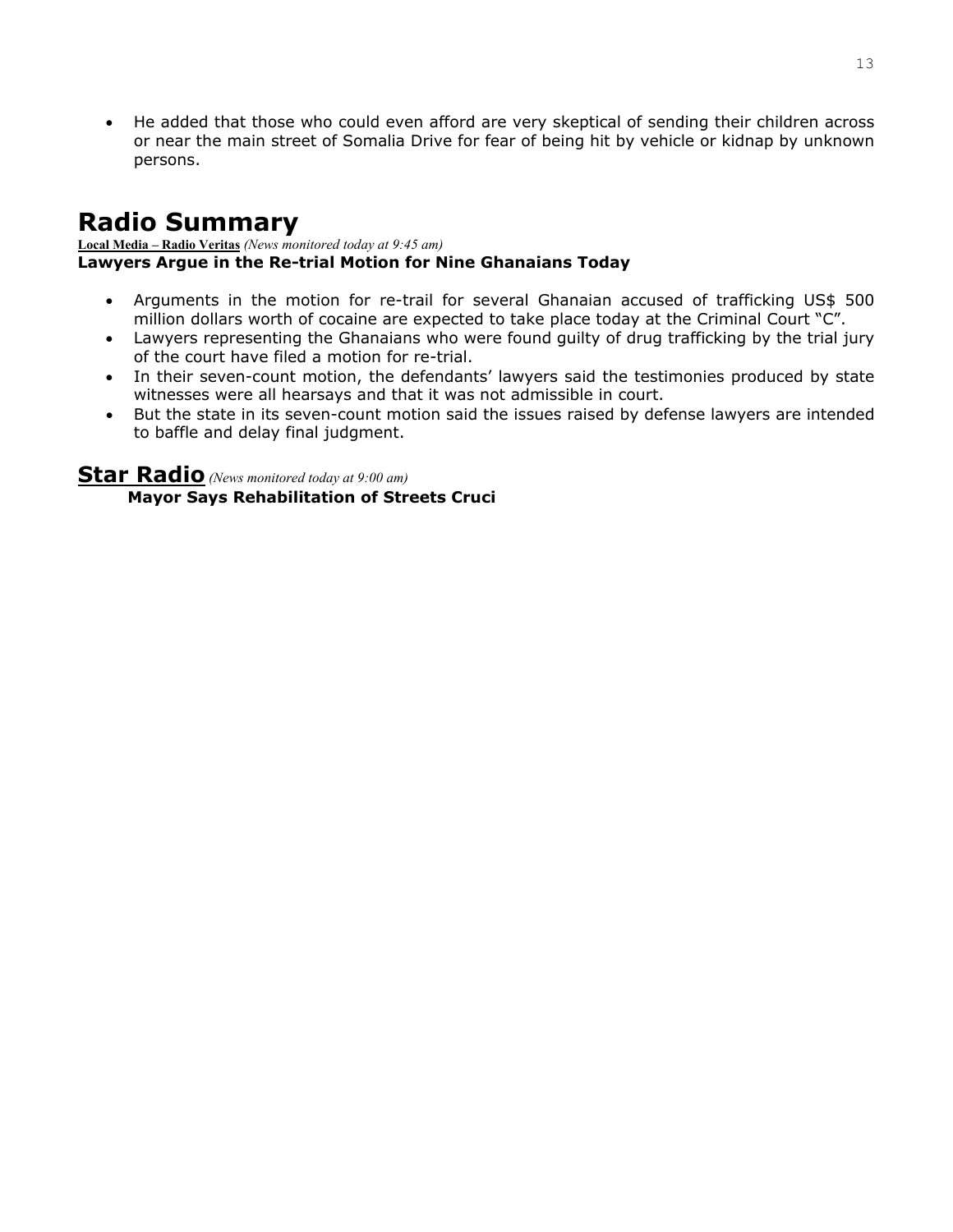# Miami Herald

Thursday, 30 October 2008

## **Jury deliberating fate of ex-Liberian leader's son**

A Miami federal jury will resume deliberations Thursday in the trial of an ex-Liberian president's son charged with leading a campaign of torture against people opposed to his father's rule.

Charles ''Chuckie'' Taylor Jr., who was raised in Orlando, was tapped by his father to command an anti-terrorist unit called the ''Demon Forces'' that beat, burned and beheaded Liberian civilians from 1999 to 2003, prosecutors said Tuesday in closing arguments.

The Miami criminal case -- taking place at the same time father Charles Taylor faces a war crimes tribunal in the Netherlands -- marks the first U.S. prosecution of torture committed in a foreign country.

The 12-member jury began deciding the fate of Taylor, a 31-year-old U.S. citizen born in Boston, on Wednesday. If convicted, he faces up to life in prison on charges of conspiracy, torture and carrying a firearm during a violent crime.